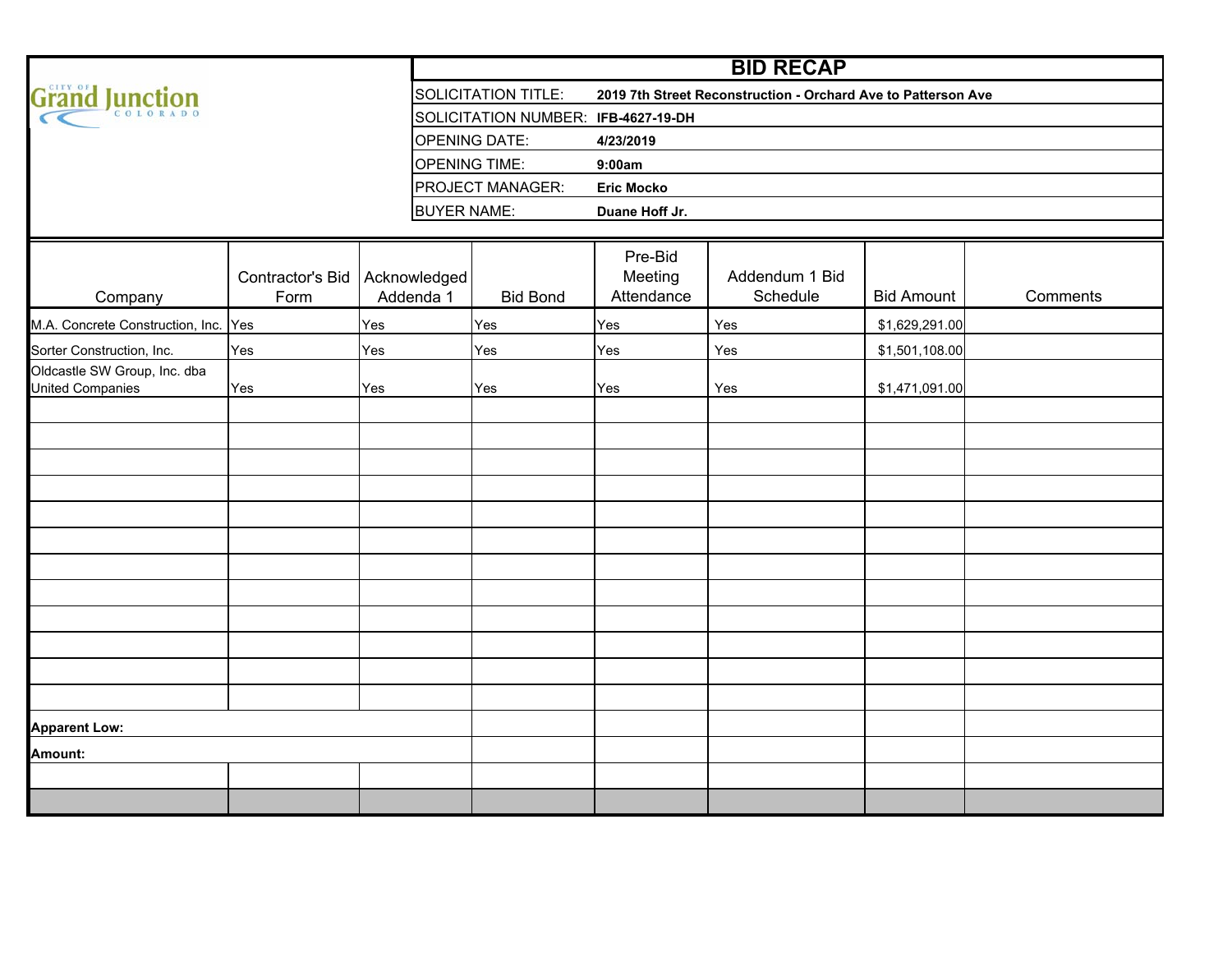#### **Addendum #1 - 2019 7th Street Reconstruction Phase II - Orchard Ave. to Patterson Road**

Bid Opening: May 2, 2018

|                |       |                                                       |                |           | <b>Engineer's Estimate</b> |                   | <b>United Companies</b> |                       |                     |      |                       | <b>Sorter Construction</b> |                   |                       |
|----------------|-------|-------------------------------------------------------|----------------|-----------|----------------------------|-------------------|-------------------------|-----------------------|---------------------|------|-----------------------|----------------------------|-------------------|-----------------------|
|                |       |                                                       |                |           |                            |                   |                         |                       |                     |      |                       |                            |                   |                       |
| Item<br>No.    | CDOT. | City Ref. Description                                 | Quantity       | Units     |                            | <b>Unit Price</b> |                         | <b>Extended Price</b> | Unit Price          |      | <b>Extended Price</b> |                            | <b>Unit Price</b> | <b>Extended Price</b> |
|                |       |                                                       |                |           |                            |                   |                         |                       |                     |      |                       |                            |                   |                       |
| -1             | 108.2 | 12" Storm Drain Pipe (SDR 35 or approved equal)       | 20.            | LF.       | \$                         | 75.00             | -\$                     | 1,500.00              | \$<br>59.00 \$      |      | 1.180.00              | \$                         | 43.00 \$          | 860.00                |
| $\overline{2}$ | 108.2 | 18" Storm Drain Pipe (SDR 35 or approved equal)       | 435.           | <b>LF</b> | \$                         | 75.00             | -\$                     | 32,625.00             | \$<br>51.00         | - \$ | 22,185.00             | \$                         | 43.00 \$          | 18,705.00             |
|                |       |                                                       |                |           |                            |                   |                         |                       |                     |      |                       |                            |                   |                       |
| 3              | 108.5 | Storm Sewer Basic Manhole (48" I.D.)                  | $\overline{2}$ | EA        | \$                         | 6,500.00 \$       |                         | 13,000.00             | \$<br>$4,000.00$ \$ |      | 8,000.00              | \$                         | $2.800.00$ \$     | 5,600.00              |
| 4              | 108.6 | Single Storm Drain Inlet (Vertical Curb)              | $\mathbf 1$    | EA        | \$                         | 5,500.00 \$       |                         | 5,500.00              | \$<br>3,800.00 \$   |      | 3,800.00              | \$                         | $3,000.00$ \$     | 3,000.00              |
| 5              | 202   | Asphalt Removal (Planing) (Thickness Varies - Maximum | 18,240.        | <b>SY</b> | \$                         | $5.00$ \$         |                         | 91,200.00             | \$<br>4.00          | - \$ | 72,960.00             | \$                         | $4.00\quad$ \$    | 72,960.00             |
|                |       | 12"                                                   |                |           |                            |                   |                         |                       |                     |      |                       |                            |                   |                       |
| 6              | 202   | Removal of Manhole                                    |                | EA        | \$                         | $1.500.00$ \$     |                         | 1,500.00              | \$<br>450.00 \$     |      | 450.00                | \$                         | 500.00 \$         | 500.00                |
|                | 202   | Removal of Inlet                                      | 3.             | EA        | \$                         | 1.200.00          | -\$                     | 3,600.00              | \$<br>555.00 \$     |      | 1,665.00              | \$                         | $500.00$ \$       | 1,500.00              |
| 8              | 202   | Removal of Storm Sewer Pipe                           | 425.           | LF        | \$                         | 25.00             | - \$                    | 10.625.00             | \$<br>$13.00$ \$    |      | 5,525.00              | $\sqrt[6]{3}$              | $10.00$ \$        | 4,250.00              |
| 9              | 202   | Removal of Traffic Pole Bases                         | 3.             | EA        | \$                         | $3,500.00$ \$     |                         | 10,500.00             | \$<br>$1,430.00$ \$ |      | 4,290.00              | \$                         | 600.00 \$         | 1,800.00              |
| 10             | 202   | Removal of Trees (2 EA) and Bushes (12 EA)            |                | LS        | \$                         | 10,000.00         | - \$                    | 10,000.00             | \$<br>8,000.00 \$   |      | 8,000.00              | \$                         | 400.00 \$         | 400.00                |
| 11             | 202   | Abandon Manhole                                       | 2.             | EA        | \$                         | 1,500.00 \$       |                         | 3,000.00              | \$<br>$1,150.00$ \$ |      | 2,300.00              | \$                         | 800.00 \$         | 1,600.00              |
| 12             | 203   | Excavation and Embankment (Potholing) (See SP-6)      |                | LS        | \$                         | 10.000.00         | - \$                    | 10.000.00             | \$<br>8,300.00 \$   |      | 8.300.00              | -\$                        | $1.000.00$ \$     | 1.000.00              |
| 13             | 203   | Excavation and Embankment (Unclassified Excavation)   | 7.847.         | <b>CY</b> | \$                         | 25.00             | \$                      | 196,175.00            | \$<br>9.25          | - \$ | 72,584.75             | -\$                        | $12.50$ \$        | 98,087.50             |
| 14             | 203   | Disposal of Radioactive Material                      | 200.           | CY        | \$                         | $30.00$ \$        |                         | 6,000.00              | \$<br>$21.00$ \$    |      | 4,200.00              | \$                         | $15.00$ \$        | 3,000.00              |
|                |       | (Dispose at City Shops, 333 West Ave.)                |                |           |                            |                   |                         |                       |                     |      |                       |                            |                   |                       |
| 15             | 208   | Erosion Control (Complete-In-Place)                   | -1.            | LS        | \$                         | 10,000.00 \$      |                         | 10,000.00             | \$<br>10,000.00 \$  |      | 10,000.00             | \$                         | $3,000.00$ \$     | 3,000.00              |
| 16             | 209   | <b>Dust Abatement</b>                                 | 70.            | Days      | \$                         | 60.00 \$          |                         | 4,200.00              | \$<br>70.00 \$      |      | 4,900.00              | \$                         | 65.00 \$          | 4,550.00              |
| 17             | 210   | Adjust Valve Box (water)                              | 20.            | EA        | \$                         | 650.00            | - \$                    | 13,000.00             | \$<br>685.00 \$     |      | 13,700.00             | \$                         | $300.00$ \$       | 6,000.00              |
| 18             | 210   | Adjust Valve Box (Reference and Reset Survey          | 3.             | EA        | \$                         | 750.00 \$         |                         | 2.250.00              | \$<br>865.00 \$     |      | 2.595.00              | \$                         | 715.00 \$         | 2.145.00              |
|                |       | Monuments)                                            |                |           |                            |                   |                         |                       |                     |      |                       |                            |                   |                       |
| 19             | 210   | Adjust Manhole Ring and Cover (Sanitary and Storm     | 15.            | EA        | \$                         | 750.00 \$         |                         | 11,250.00             | \$<br>685.00 \$     |      | 10,275.00             | \$                         | 850.00 \$         | 12,750.00             |
|                |       | Sewer)                                                |                |           |                            |                   |                         |                       |                     |      |                       |                            |                   |                       |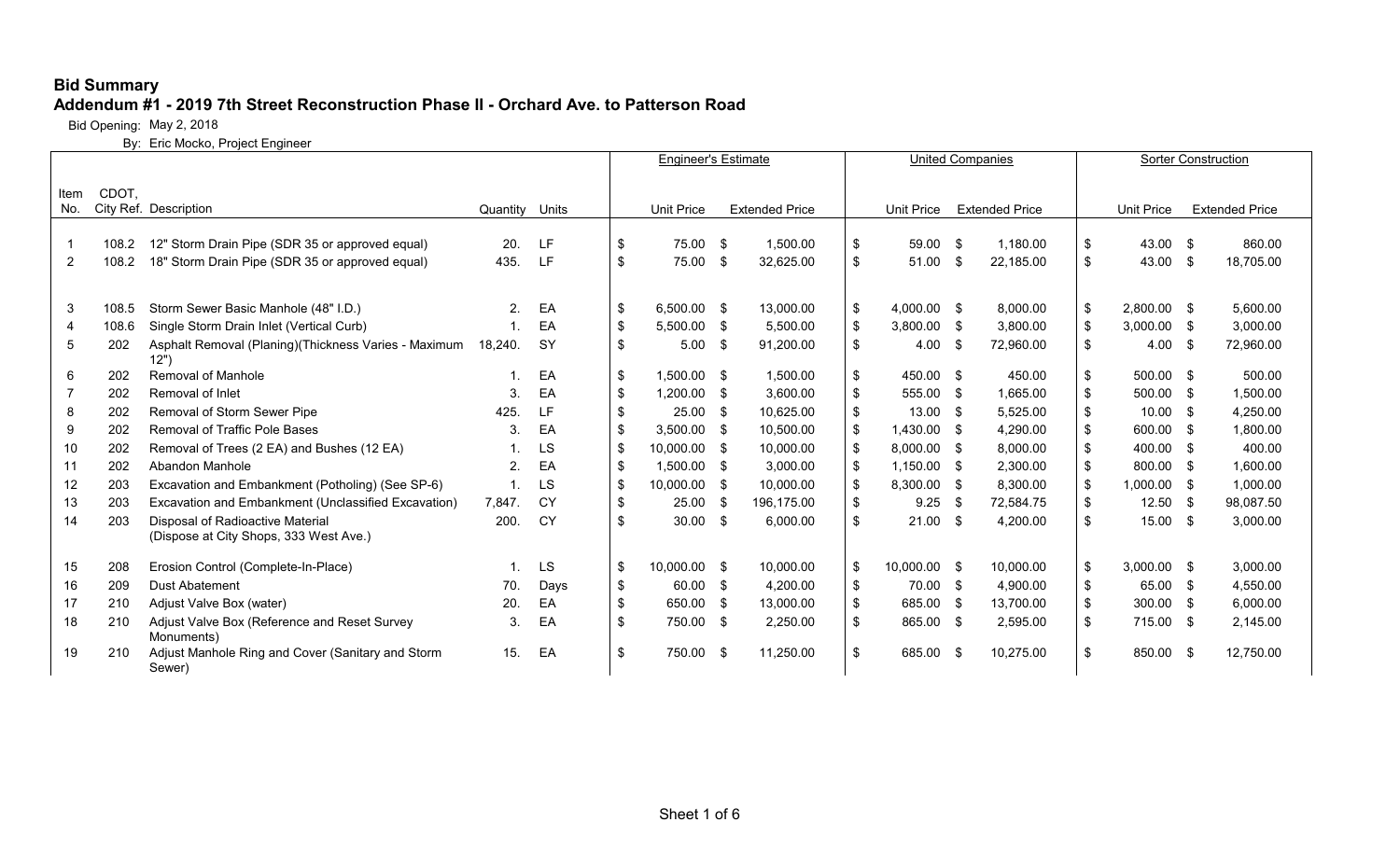#### **Addendum #1 - 2019 7th Street Reconstruction Phase II - Orchard Ave. to Patterson Road**

Bid Opening: May 2, 2018

|      |       |                                                                                               |                |           | <b>Engineer's Estimate</b> |                   |     | <b>United Companies</b> |                     |      |                       | <b>Sorter Construction</b> |                   |      |                       |  |
|------|-------|-----------------------------------------------------------------------------------------------|----------------|-----------|----------------------------|-------------------|-----|-------------------------|---------------------|------|-----------------------|----------------------------|-------------------|------|-----------------------|--|
|      |       |                                                                                               |                |           |                            |                   |     |                         |                     |      |                       |                            |                   |      |                       |  |
| Item | CDOT, |                                                                                               |                |           |                            |                   |     |                         |                     |      |                       |                            |                   |      |                       |  |
| No.  |       | City Ref. Description                                                                         | Quantity Units |           |                            | <b>Unit Price</b> |     | <b>Extended Price</b>   | Unit Price          |      | <b>Extended Price</b> |                            | <b>Unit Price</b> |      | <b>Extended Price</b> |  |
|      |       |                                                                                               |                |           |                            |                   |     |                         |                     |      |                       |                            |                   |      |                       |  |
| 20   | 210   | Adjust Manhole Ring and Cover (Others)                                                        | 2.             | EA        | \$                         | 750.00 \$         |     | 1,500.00                | \$<br>1,050.00 \$   |      | 2,100.00              | \$                         | 850.00 \$         |      | 1,700.00              |  |
| 21   | 304   | Aggregate Base Course (Class 6) - 15" Pavement<br>Section                                     | 9,999.         | Tons      | \$                         | 18.00             | -\$ | 179,982.00              | \$<br>17.25         | \$   | 172,482.75            | \$                         | 23.00             | - \$ | 229,977.00            |  |
| 22   | 304   | Aggregate Base Course (Class 3) - 18" Subgrade<br>Stabilization                               | 4,000.         | Tons      | \$                         | $18.50$ \$        |     | 74,000.00               | \$<br>$13.75$ \$    |      | 55,000.00             | $\sqrt[6]{2}$              | $19.00$ \$        |      | 76,000.00             |  |
| 23   | 306   | Reconditioning (12")                                                                          | 12,030.        | SY        | \$                         | $1.00$ \$         |     | 12,030.00               | \$<br>1.10          | - \$ | 13,233.00             | $\sqrt[6]{2}$              | $1.75$ \$         |      | 21,052.50             |  |
| 24   | 401   | Hot Mix Asphalt (5" thick) (Grading SX, Binder Grade 64-                                      | 3,351.         | Tons      | \$                         | 85.00             | -\$ | 284,835.00              | \$<br>85.00         | \$   | 284,835.00            | $\frac{1}{2}$              | 87.00 \$          |      | 291,537.00            |  |
|      |       | 22)                                                                                           |                |           |                            |                   |     |                         |                     |      |                       |                            |                   |      |                       |  |
| 25   | 401   | Hot Mix Asphalt (2" thick) (Grading SX, Binder Grade 76-<br>28)                               | 2,036.         | Tons      | \$                         | 95.00 \$          |     | 193,420.00              | \$<br>98.00         | -\$  | 199,528.00            | $\sqrt[6]{2}$              | 97.00 \$          |      | 197,492.00            |  |
| 26   | 420   | Geosynthetics - Mirafi RS580i or equivalent                                                   | 11.730.        | <b>SY</b> | \$                         | $5.00$ \$         |     | 58,650.00               | \$<br>4.75          | - \$ | 55,717.50             | $\frac{1}{2}$              | $5.25$ \$         |      | 61,582.50             |  |
| 27   |       | 608/304 Concrete Curb and Gutter (2' Wide) To Include 6" of<br>Class 6 Aggregate Base Course  | 80.            | <b>LF</b> | \$                         | 45.00 \$          |     | 3,600.00                | \$<br>$33.00$ \$    |      | 2,640.00              | \$                         | $25.75$ \$        |      | 2,060.00              |  |
| 28   |       | 608/304 Concrete Sidewalk (4" Thick) to Include 6" of Class 6                                 | 260.           | <b>SY</b> | \$                         | 100.00 \$         |     | 26,000.00               | \$<br>69.00 \$      |      | 17,940.00             | $\sqrt[6]{2}$              | 48.25 \$          |      | 12,545.00             |  |
|      |       | Aggregate Base Course                                                                         |                |           |                            |                   |     |                         |                     |      |                       |                            |                   |      |                       |  |
| 29   |       | 608/304 Concrete Curb Ramp to include 6" of Class 6 Aggregate<br><b>Base Course</b>           | 431.           | SY        | \$                         | 100.00 \$         |     | 43,100.00               | \$<br>101.00 \$     |      | 43,531.00             | $\frac{1}{2}$              | 93.50 \$          |      | 40,298.50             |  |
| 30   | 608   | Detectable Warning (Wet Set)(Cast Iron)(2'x4')                                                | 144.           | <b>SF</b> | \$                         | 75.00 \$          |     | 10,800.00               | \$<br>$30.00$ \$    |      | 4,320.00              | $\sqrt[6]{3}$              | $32.00$ \$        |      | 4,608.00              |  |
| 31   |       | 608/304 Concrete Driveway Section (6"Thick) to Include 6" of<br>Class 6 Aggregate Base Course | 212.           | SY        | \$                         | 85.00 \$          |     | 18,020.00               | \$<br>$92.00$ \$    |      | 19,504.00             | \$                         | 68.50 \$          |      | 14,522.00             |  |
| 32   | 620   | <b>Sanitary Facility</b>                                                                      | $\mathbf{1}$ . | <b>LS</b> | \$                         | 2,500.00 \$       |     | 2,500.00                | \$<br>$1,000.00$ \$ |      | 1,000.00              | $\sqrt[6]{2}$              | 480.00 \$         |      | 480.00                |  |
| 33   | 625   | <b>Construction Surveying</b>                                                                 | $\mathbf 1$    | <b>LS</b> | \$                         | 15,000.00 \$      |     | 15,000.00               | \$<br>21,000.00 \$  |      | 21,000.00             | $\boldsymbol{\mathsf{S}}$  | 8,580.00 \$       |      | 8,580.00              |  |
| 34   | 626   | Mobilization                                                                                  | $\mathbf{1}$   | LS        | \$                         | 100,000.00 \$     |     | 100,000.00              | \$<br>85,000.00 \$  |      | 85,000.00             | \$                         | 63,200.00 \$      |      | 63,200.00             |  |
| 35   | 627-  | Preformed Thermoplastic Pavement Marking                                                      | 408.           | <b>SF</b> | \$                         | $20.00$ \$        |     | 8,160.00                | \$<br>$12.50$ \$    |      | 5,100.00              | $\sqrt[6]{3}$              | $13.25$ \$        |      | 5,406.00              |  |
|      | 30405 | (Word/Symbol)                                                                                 |                |           |                            |                   |     |                         |                     |      |                       |                            |                   |      |                       |  |
| 36   | 627-  | Preformed Thermoplastic Pavement Marking (X-                                                  | 1.940.         | <b>SF</b> | \$                         | $20.00$ \$        |     | 38,800.00               | \$<br>$10.50$ \$    |      | 20,370.00             | $\sqrt[6]{2}$              | $11.00$ \$        |      | 21,340.00             |  |
|      | 30410 | Walk/Stopline)                                                                                |                |           |                            |                   |     |                         |                     |      |                       |                            |                   |      |                       |  |
|      |       |                                                                                               |                |           |                            |                   |     |                         |                     |      |                       |                            |                   |      |                       |  |
| 37   | 630   | Traffic Control (Complete In Place)                                                           | $\mathbf{1}$ . | LS        | \$                         | 100,000.00 \$     |     | 100,000.00              | \$<br>42,000.00 \$  |      | 42,000.00             | $\frac{1}{2}$              | 37,895.00 \$      |      | 37,895.00             |  |
| 38   | 630   | Flagging                                                                                      | 1,920.         | <b>HR</b> | \$                         | $30.00$ \$        |     | 57,600.00               | \$<br>$24.00$ \$    |      | 46,080.00             | \$                         | $24.00$ \$        |      | 46,080.00             |  |
| 39   | 630   | <b>Traffic Control Plan</b>                                                                   | $\mathbf 1$    | LS        | \$                         | 1,500.00 \$       |     | 1,500.00                | \$<br>800.00 \$     |      | 800.00                | \$                         | 1,045.00 \$       |      | 1,045.00              |  |
|      |       |                                                                                               |                |           |                            |                   |     |                         |                     |      |                       |                            |                   |      |                       |  |
|      |       |                                                                                               |                |           |                            |                   |     |                         |                     |      |                       |                            |                   |      |                       |  |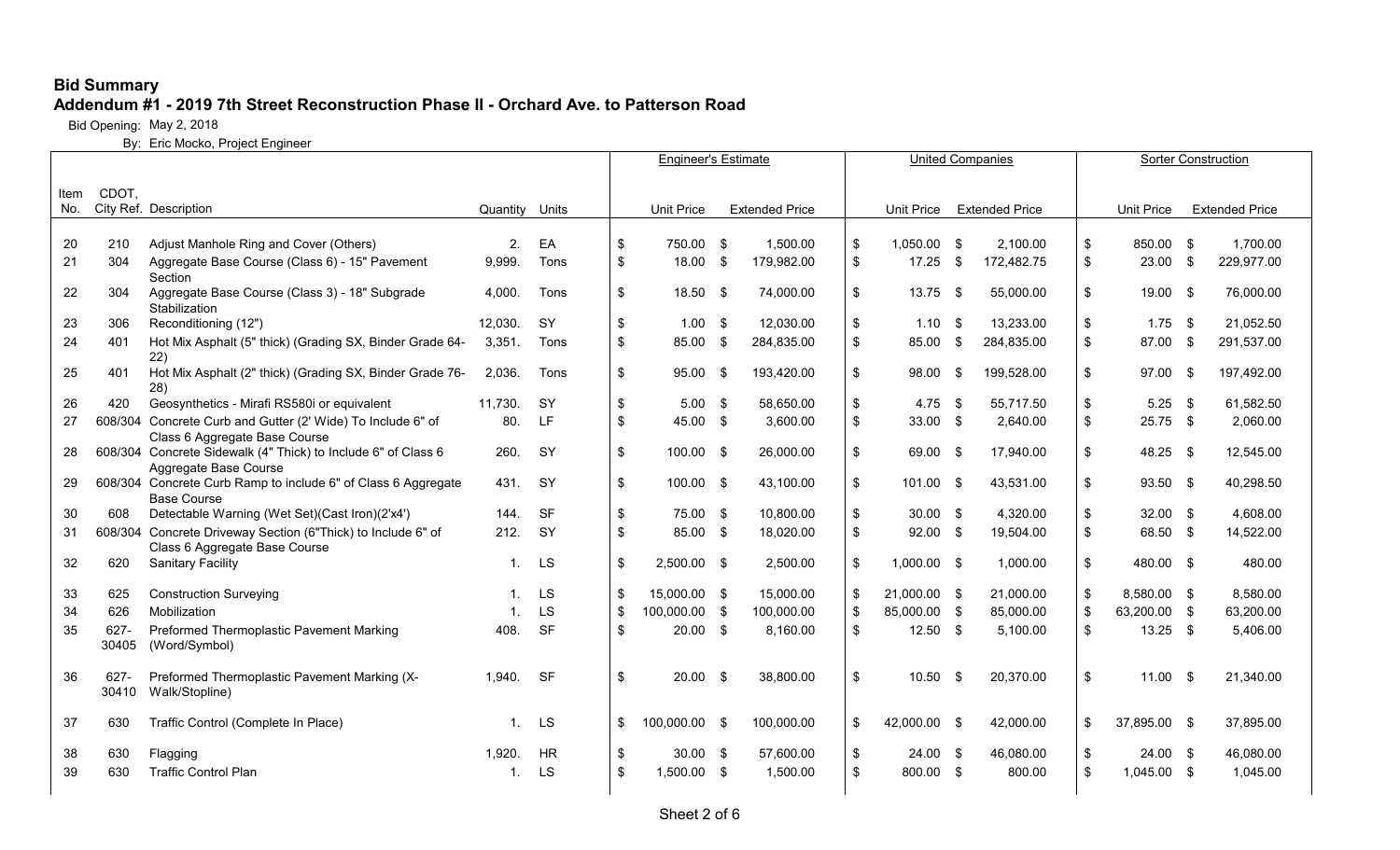# **Bid Summary Addendum #1 - 2019 7th Street Reconstruction Phase II - Orchard Ave. to Patterson Road**

Bid Opening: May 2, 2018

|                                        |                                                                               |                     | <b>Engineer's Estimate</b>                                                                   | <b>United Companies</b>                                                                                  | <b>Sorter Construction</b>                                                           |  |  |
|----------------------------------------|-------------------------------------------------------------------------------|---------------------|----------------------------------------------------------------------------------------------|----------------------------------------------------------------------------------------------------------|--------------------------------------------------------------------------------------|--|--|
| Item<br>No.                            | CDOT.<br>City Ref. Description                                                | Quantity Units      | Unit Price<br><b>Extended Price</b>                                                          | <b>Extended Price</b><br>Unit Price                                                                      | Unit Price<br><b>Extended Price</b>                                                  |  |  |
| <b>INC</b><br><b>INC</b><br><b>MCR</b> | Incentive HMA 64-22<br>Incentive HMA 76-28<br><b>Minor Contract Revisions</b> | ---- ---<br>------- | 12,000.00<br>12,000.00<br>- \$<br>10,000.00<br>10,000.00<br>- 35<br>100,000.00<br>100,000.00 | 12,000.00<br>12,000.00<br>- 95<br>. ა<br>10,000.00<br>10,000.00<br>.ზ<br>100,000.00<br>100,000.00<br>.ზ. | 12,000.00<br>12,000.00<br>10,000.00<br>10,000.00<br>100,000.00<br>100,000.00<br>- \$ |  |  |
|                                        |                                                                               | <b>TOTAL BID:</b>   | 1,787,422.00                                                                                 | \$1,471,091.00                                                                                           | 1,501,108.00                                                                         |  |  |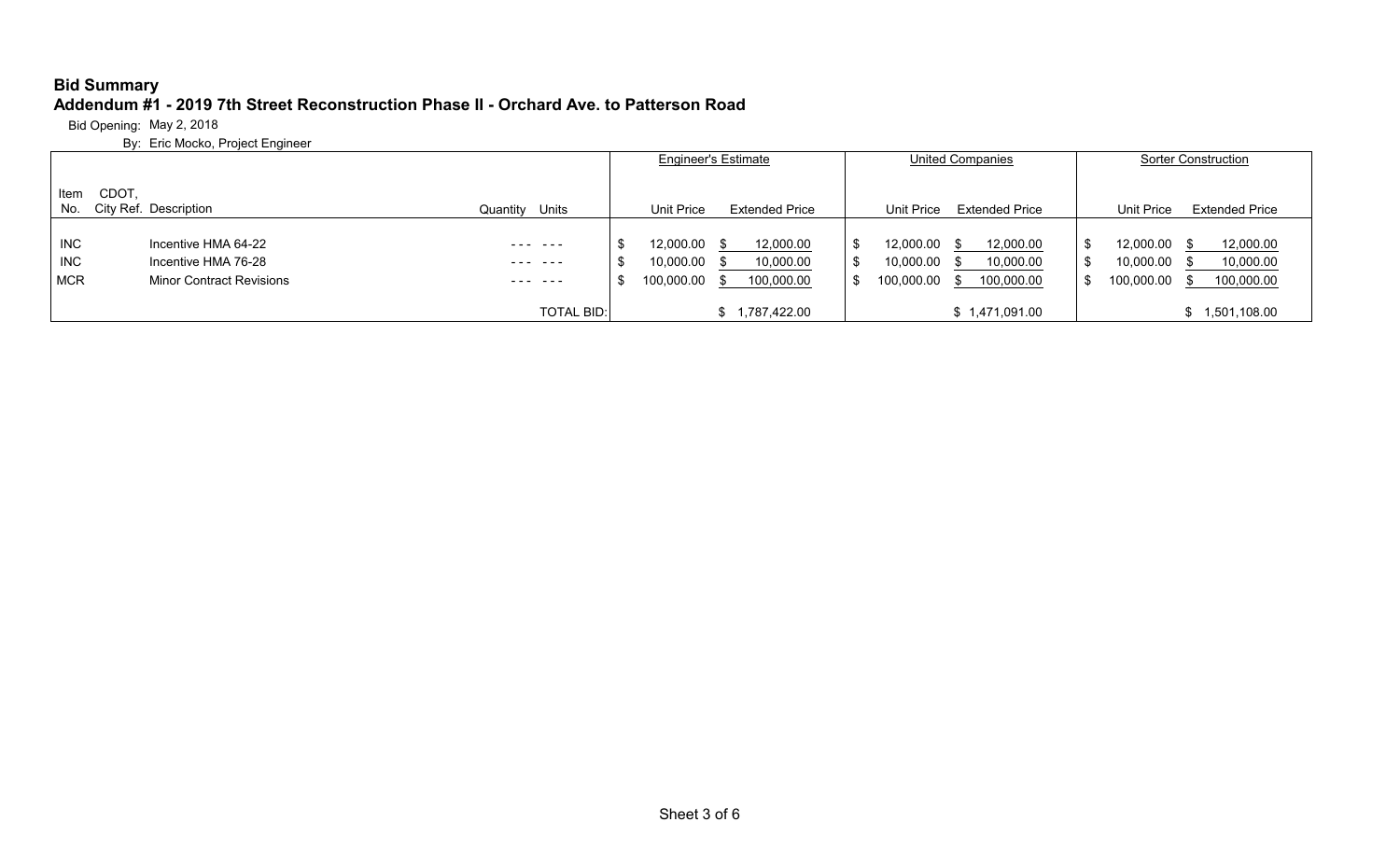#### **Addendum #1 - 2019 7th Street Reconstruction Phase II - Orchard Ave. t**

Bid Opening: May 2, 2018

|      |       |                                                                |                |           |                | M.A. Concrete         |
|------|-------|----------------------------------------------------------------|----------------|-----------|----------------|-----------------------|
| Item | CDOT, |                                                                |                |           |                |                       |
| No.  |       | City Ref. Description                                          | Quantity       | Units     | Unit Price     | <b>Extended Price</b> |
|      |       |                                                                |                |           |                |                       |
| 1    | 108.2 | 12" Storm Drain Pipe (SDR 35 or approved equal)                | 20.            | LF        | \$<br>70.00    | \$<br>1,400.00        |
| 2    | 108.2 | 18" Storm Drain Pipe (SDR 35 or approved equal)                | 435.           | LF        | \$<br>70.00    | \$<br>30,450.00       |
|      |       |                                                                |                |           |                |                       |
| 3    | 108.5 | Storm Sewer Basic Manhole (48" I.D.)                           | 2.             | EA        | \$<br>3,000.00 | \$<br>6,000.00        |
| 4    | 108.6 | Single Storm Drain Inlet (Vertical Curb)                       | $\mathbf{1}$ . | EA        | \$<br>3,000.00 | \$<br>3,000.00        |
| 5    | 202   | Asphalt Removal (Planing) (Thickness Varies - Maximum<br>(12") | 18,240.        | SY        | \$<br>4.50     | \$<br>82,080.00       |
| 6    | 202   | Removal of Manhole                                             | 1.             | EA        | \$<br>750.00   | \$<br>750.00          |
| 7    | 202   | Removal of Inlet                                               | 3.             | EA        | \$<br>550.00   | \$<br>1,650.00        |
| 8    | 202   | Removal of Storm Sewer Pipe                                    | 425.           | LF        | \$<br>12.00    | \$<br>5,100.00        |
| 9    | 202   | <b>Removal of Traffic Pole Bases</b>                           | 3.             | EA        | \$<br>600.00   | \$<br>1,800.00        |
| 10   | 202   | Removal of Trees (2 EA) and Bushes (12 EA)                     | 1.             | LS        | \$<br>2,200.00 | \$<br>2,200.00        |
| 11   | 202   | Abandon Manhole                                                | 2.             | EA        | \$<br>575.00   | \$<br>1,150.00        |
| 12   | 203   | Excavation and Embankment (Potholing) (See SP-6)               | $\mathbf{1}$ . | LS        | \$<br>1,550.00 | \$<br>1,550.00        |
| 13   | 203   | Excavation and Embankment (Unclassified Excavation)            | 7,847.         | CY        | \$<br>10.00    | \$<br>78,470.00       |
| 14   | 203   | Disposal of Radioactive Material                               | 200.           | <b>CY</b> | \$<br>17.00    | \$<br>3,400.00        |
|      |       | (Dispose at City Shops, 333 West Ave.)                         |                |           |                |                       |
| 15   | 208   | Erosion Control (Complete-In-Place)                            | $\mathbf{1}$ . | LS        | \$<br>1,500.00 | \$<br>1,500.00        |
| 16   | 209   | <b>Dust Abatement</b>                                          | 70.            | Days      | \$<br>100.00   | \$<br>7,000.00        |
| 17   | 210   | Adjust Valve Box (water)                                       | 20.            | EA        | \$<br>65.00    | \$<br>1,300.00        |
| 18   | 210   | Adjust Valve Box (Reference and Reset Survey<br>Monuments)     | 3.             | EA        | \$<br>65.00    | \$<br>195.00          |
| 19   | 210   | Adjust Manhole Ring and Cover (Sanitary and Storm<br>Sewer)    | 15.            | EA        | \$<br>825.00   | \$<br>12,375.00       |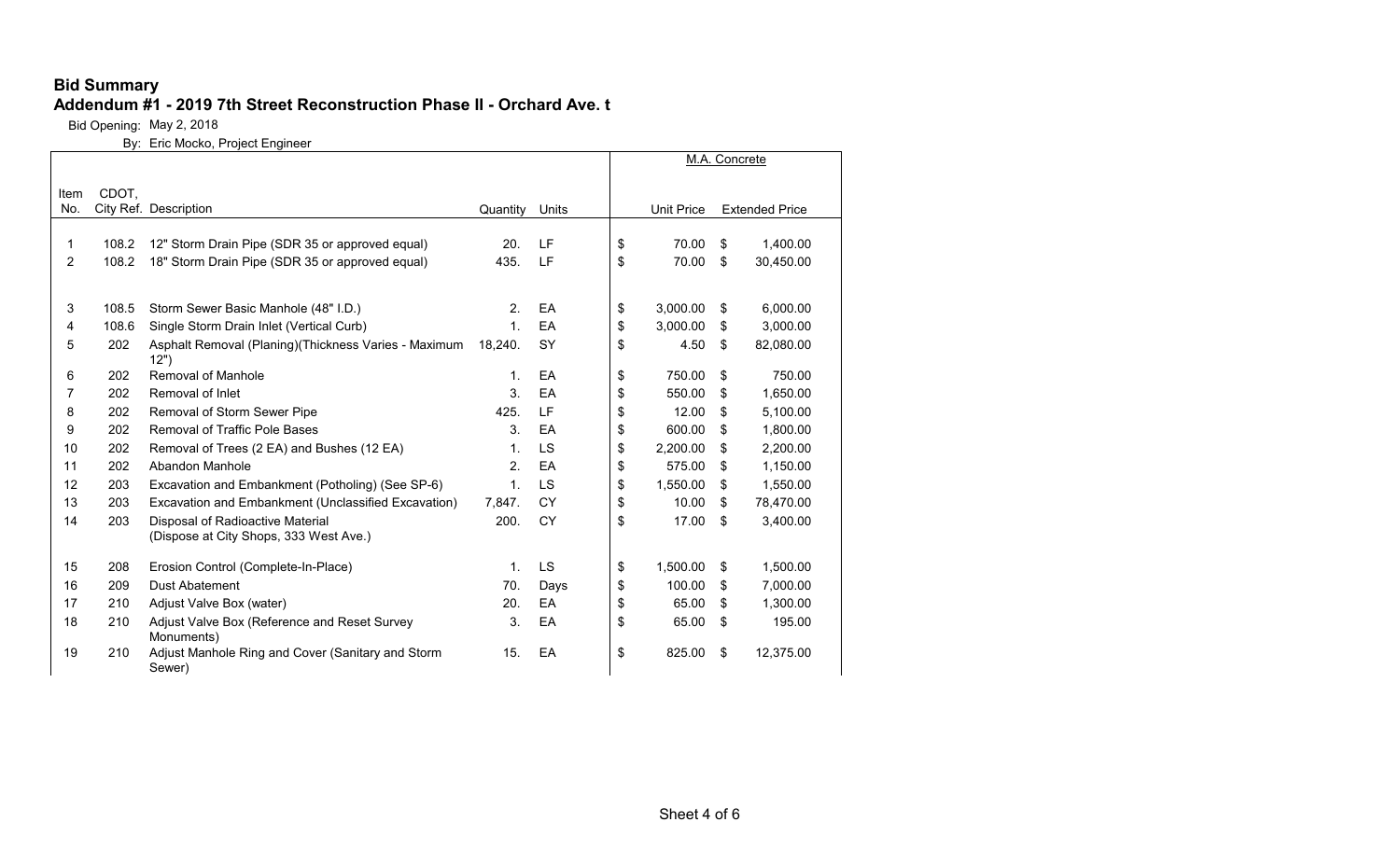#### **Addendum #1 - 2019 7th Street Reconstruction Phase II - Orchard Ave. t**

Bid Opening: May 2, 2018

|      |                  |                                                                                               |                |             |                   | M.A. Concrete         |  |
|------|------------------|-----------------------------------------------------------------------------------------------|----------------|-------------|-------------------|-----------------------|--|
| Item | CDOT.            |                                                                                               |                |             |                   |                       |  |
| No.  |                  | City Ref. Description                                                                         | Quantity       | Units       | <b>Unit Price</b> | <b>Extended Price</b> |  |
| 20   | 210              | Adjust Manhole Ring and Cover (Others)                                                        | 2.             | EA          | \$<br>825.00      | \$<br>1,650.00        |  |
| 21   | 304              | Aggregate Base Course (Class 6) - 15" Pavement                                                | 9,999.         | <b>Tons</b> | \$<br>32.00       | \$<br>319,968.00      |  |
|      |                  | Section                                                                                       |                |             |                   |                       |  |
| 22   | 304              | Aggregate Base Course (Class 3) - 18" Subgrade<br>Stabilization                               | 4,000.         | Tons        | \$<br>16.00       | \$<br>64,000.00       |  |
| 23   | 306              | Reconditioning (12")                                                                          | 12,030.        | SY          | \$<br>1.00        | \$<br>12,030.00       |  |
| 24   | 401              | Hot Mix Asphalt (5" thick) (Grading SX, Binder Grade 64-<br>22)                               | 3,351.         | Tons        | \$<br>90.00       | \$<br>301,590.00      |  |
| 25   | 401              | Hot Mix Asphalt (2" thick) (Grading SX, Binder Grade 76-<br>28)                               | 2,036.         | Tons        | \$<br>101.00      | \$<br>205,636.00      |  |
| 26   | 420              | Geosynthetics - Mirafi RS580i or equivalent                                                   | 11,730.        | SY          | \$<br>5.00        | \$<br>58,650.00       |  |
| 27   |                  | 608/304 Concrete Curb and Gutter (2' Wide) To Include 6" of<br>Class 6 Aggregate Base Course  | 80.            | LF          | \$<br>35.00       | \$<br>2,800.00        |  |
| 28   |                  | 608/304 Concrete Sidewalk (4" Thick) to Include 6" of Class 6<br>Aggregate Base Course        | 260.           | SY          | \$<br>58.00       | \$<br>15,080.00       |  |
| 29   |                  | 608/304 Concrete Curb Ramp to include 6" of Class 6 Aggregate<br><b>Base Course</b>           | 431.           | SY          | \$<br>98.00       | \$<br>42,238.00       |  |
| 30   | 608              | Detectable Warning (Wet Set)(Cast Iron)(2'x4')                                                | 144.           | <b>SF</b>   | \$<br>33.00       | \$<br>4,752.00        |  |
| 31   |                  | 608/304 Concrete Driveway Section (6"Thick) to Include 6" of<br>Class 6 Aggregate Base Course | 212.           | SY          | \$<br>82.00       | \$<br>17,384.00       |  |
| 32   | 620              | <b>Sanitary Facility</b>                                                                      | 1 <sub>1</sub> | LS          | \$<br>350.00      | \$<br>350.00          |  |
| 33   | 625              | <b>Construction Surveying</b>                                                                 | 1 <sub>1</sub> | LS          | \$<br>11,000.00   | \$<br>11,000.00       |  |
| 34   | 626              | Mobilization                                                                                  | 1.             | LS          | \$<br>75,000.00   | \$<br>75,000.00       |  |
| 35   | 627-<br>30405    | Preformed Thermoplastic Pavement Marking<br>(Word/Symbol)                                     | 408.           | <b>SF</b>   | \$<br>13.50       | \$<br>5,508.00        |  |
| 36   | $627 -$<br>30410 | Preformed Thermoplastic Pavement Marking (X-<br>Walk/Stopline)                                | 1,940.         | <b>SF</b>   | \$<br>11.00       | \$<br>21,340.00       |  |
| 37   | 630              | Traffic Control (Complete In Place)                                                           | $\mathbf{1}$ . | LS          | \$<br>52,250.00   | \$<br>52,250.00       |  |
| 38   | 630              | Flagging                                                                                      | 1,920.         | <b>HR</b>   | \$<br>28.00       | \$<br>53,760.00       |  |
| 39   | 630              | <b>Traffic Control Plan</b>                                                                   | 1.             | LS          | \$<br>935.00      | \$<br>935.00          |  |
|      |                  |                                                                                               |                |             |                   |                       |  |